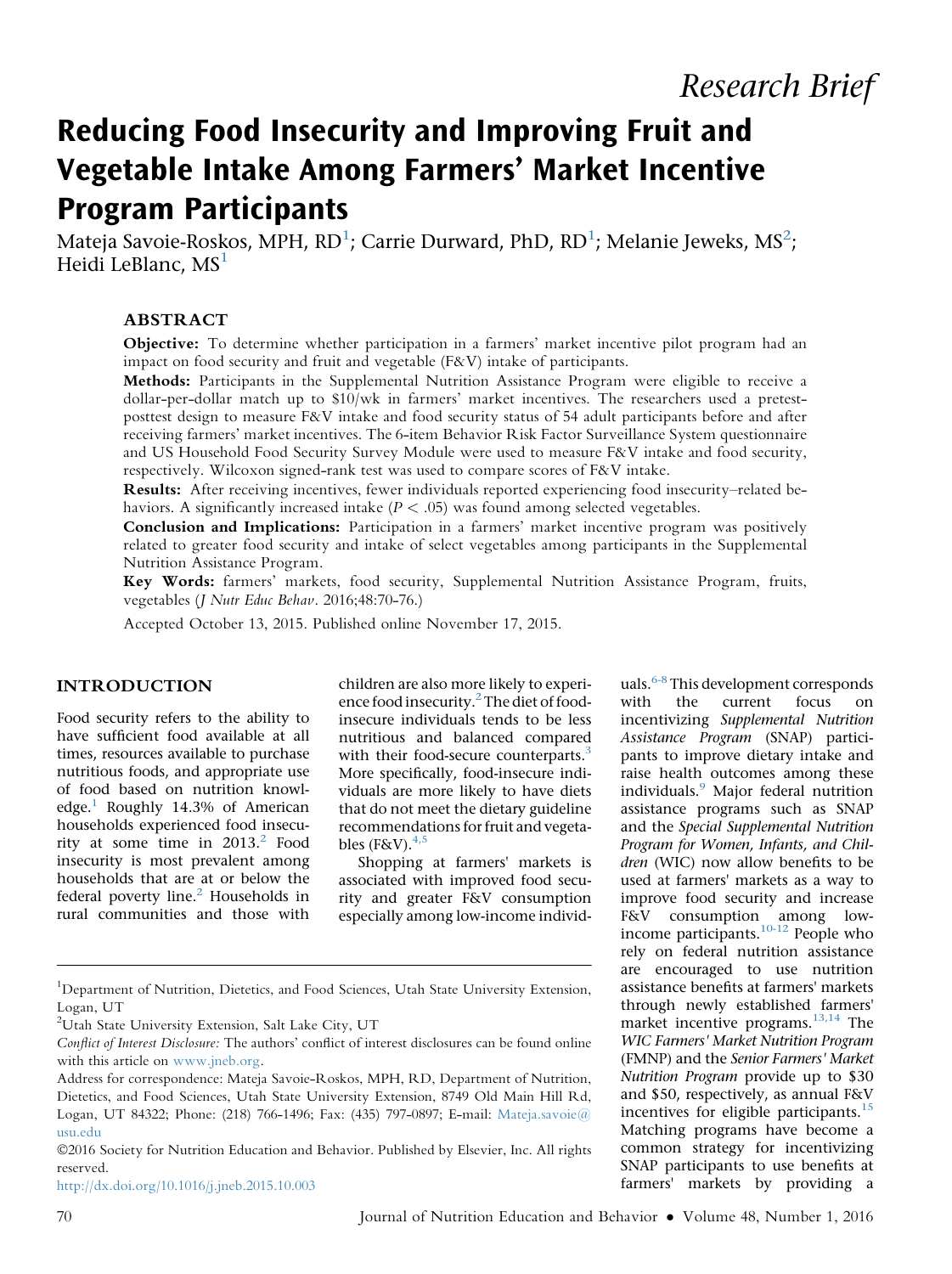dollar-for-dollar match on each dollar spent with federal benefits.<sup>16-19</sup> Few studies have been published demonstrating the effect of farmers' market incentive programs, more specifically matching programs, on food security and F&V intake among program participants. Furthermore, few studies have used validated measurement tools to investigate behavior change before and after program participation. Thus, the goal of the current pilot study was to determine whether the Double-Up Food Bucks farmers' market incentive program improved food security and F&V intake among SNAP participants in Utah.

### METHODS

#### Study Design

The researchers chose a pretest-posttest study design for this pilot study. The design allowed the researchers to measure the change in food security status and F&V consumption of participants from baseline to 4 weeks after initial participation in the Double-Up Food Bucks program at a farmers' market in Utah. The protocol for this study was considered exempt and was approved by the Institutional Review Board at Utah State University. Participants' consent was obtained before data collection after review of the informed consent document.

To be eligible to participate in the study, individuals had to be aged  $\geq$ 18 years, receiving SNAP benefits, and participating in the Double-Up Food Bucks program at the Salt Lake City Downtown Farmers' Market. The Double-Up Food Bucks program is a grant-funded program that provides matching benefits to SNAP participants who spend SNAP benefits at selected farmers' markets in Utah. For every dollar spent using SNAP benefits, participants receive an additional dollar in Double-Up Food Bucks up to a maximum of \$10 Double-Up Food Bucks per farmers' market visit. Double-Up Food Bucks can be used only for F&V purchases.

A convenience sample of 96 adult farmers' market patrons were recruited to participate in the survey at the farmers' market when they came to participate in the Double-Up Food Bucks program. Participants who were interested in completing the survey were provided with the letter of information and a 2-page, 28-item paper survey, which took approximately 5–10 minutes to complete. A researcher was available to answer questions about the study and the Double-Up Food Bucks program. As an incentive, after participants completed the survey, they were provided with \$2 worth of tokens to use for F&V at the market. Participants were asked whether they were willing to participate in a 4-week follow up survey. The researchers collected first names and phone numbers from 74 interested participants and contacted the participants via telephone 4 weeks after completion of the initial survey. Participants were contacted up to 3 times to complete the 4-week follow-up survey. A total of 54 participants completed the followup survey and were mailed a voucher worth \$3 to use at the farmers' market as an additional incentive.

Confidentiality was maintained by using identification (ID) numbers on data collection instruments in place of names and other identifying information. Individuals who were interested in completing the follow-up survey filled out a form separate from the initial survey with their first name, phone number, and study ID number. The contact information of follow-up participants was compiled and stored in a computer file available only to study personnel who placed follow-up phone calls.

### Data and Instrumentation

The 28-item initial survey used in this study included 16 questions about demographics, F&V consumption, food security, food assistance use, and shopping habits. These survey items were developed by nutrition faculty at Utah State University. Fruit and vegetable consumption was measured using the 6-item validated F&V module of the Behavior Risk Factor Surveil-lance System (BRFSS).<sup>[20](#page-5-0)</sup> Responses were modified based on the National Cancer Institute F&V Screener so that it could be self-administered.<sup>[21-23](#page-5-0)</sup> Responses for the 6 F&V BRFSS questions included: never, 1–3 times/ mo, 1–2 times/wk, 3–4 times/wk, 5–6 times/wk, 1 time/d, 2 times/d, and  $\geq$  3 times/d. The 6-item short form

of the Food Security Module, validated by the US Department of Agriculture (USDA), was used to measure food security.<sup>24,25</sup> The 16-item follow-up survey included 2 questions about self-reported changes in F&V intake and variety and 2 questions about farmers' market shopping habits; the follow-up survey included the 6-item F&V BRFSS module and the 6-item Food Security Module, as discussed earlier. Each initial survey had a unique ID number that was matched with participants' follow-up information.

To assess the content validity of the survey, several faculty and staff were asked to review the survey independently before survey administration. Changes were made to the survey to further align questions with the data being measured.

### Data Analysis

Data were double-entered for accuracy. Frequencies and descriptive statistics including mean, SD, medians, and interquartile range were analyzed. If more than 1 question from the food security module or the F&V module was skipped, surveys were excluded from the final analysis. Two participants who completed both the initial and follow-up survey were excluded from the study because they completed none of the questions within the food security module and F&V module. Small amounts of data were missing randomly from other surveys; however, missing data did not exceed the threshold previouslymentioned. There were no missing demographic data. Baseline differences among participants who completed only the initial survey and those who completed both the initial and 4-week follow-up surveys were analyzed using independent sample t tests. Scales were developed for the food security and F&V questionnaires following instructions provided by the USDA and BRFSS, respectively.<sup>20,25</sup> Participants were categorized as food secure or food insecure based on the developed scales[.25](#page-5-0) Wilcoxon signedrank test was used to compare the scores for each question in the F&V module and total F&V consumption for each participant. All data analyses were conducted using SPSS 21.0 (version 21.0, SPSS, Inc, Chicago, IL, 2012).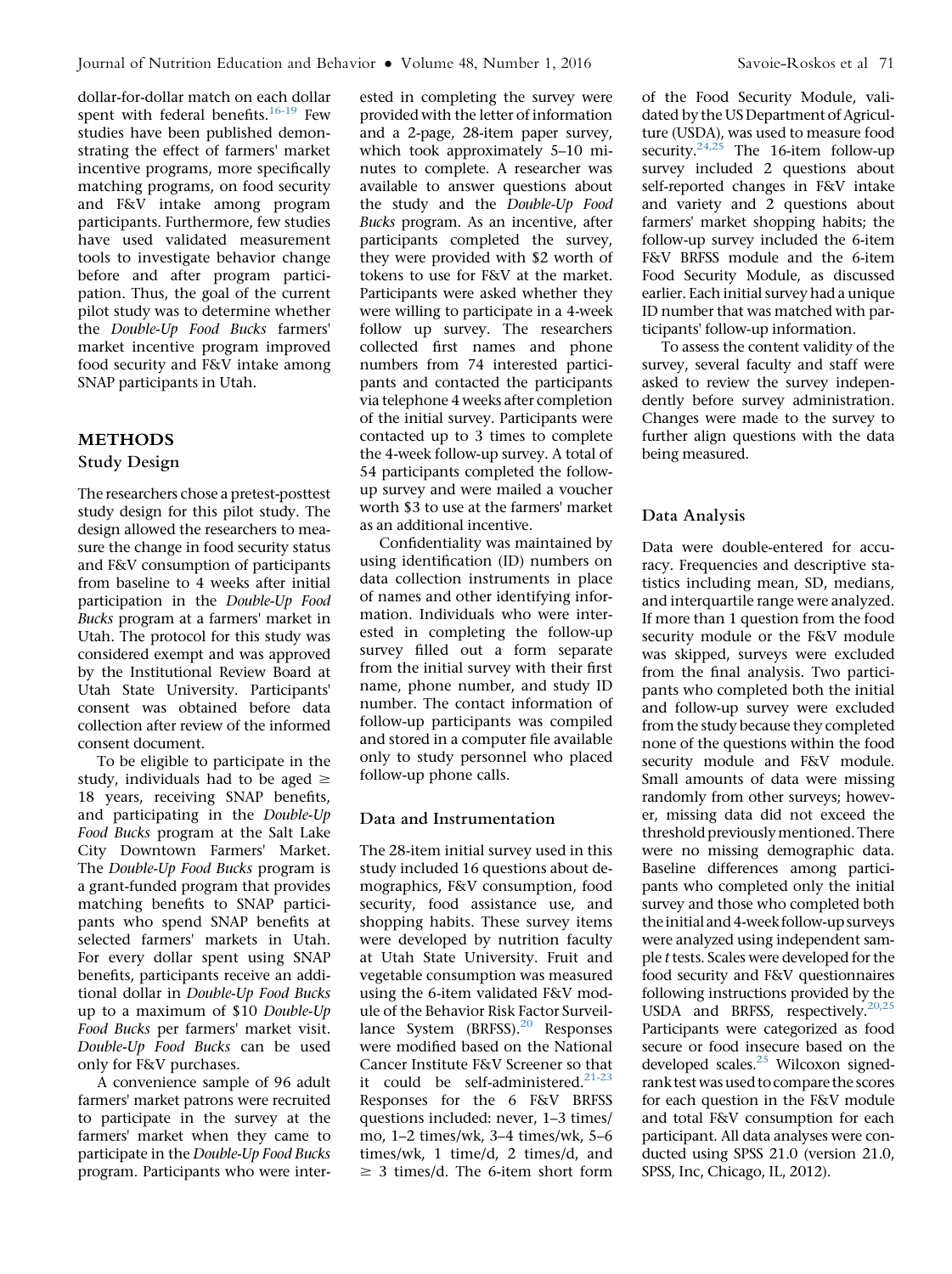### 72 Savoie-Roskos et al Journal of Nutrition Education and Behavior Volume 48, Number 1, 2016

### RESULTS

A total of 54 participants completed the initial and follow-up surveys. There was no significant difference between the demographic characteristics of participants who completed only the initial survey and those who completed both the initial and 4-week follow-up surveys. Followup participants were significantly  $(P < .05)$  more likely than participants who completed only the initial survey to have shopped at the farmers' market before the Double-Up Food Bucks program.

The majority of participants who completed the initial and follow-up surveys were white, non-Hispanic females (Table 1). Age of participants ranged from 23 to 83 years (average age, 38 years). The average household had 1.6 children aged <18 years. A total of 74% of participants reported shopping at the farmers' market before the Double-Up Food Bucks program. In addition, 63% of participants reported they had not had enough money for food at some point in the previous 12 months.

The researchers compared the percentages of responses for the food insecurity questions for the initial and follow-up surveys. After participating in Double-Up Food Bucks, fewer individuals reported experiencing food insecurity–related behaviors [\(Table 2\)](#page-3-0). Participants reported a decrease in the frequency of skipping meals, eating less food, feeling hungry, and not having enough money to buy enough food and eat balanced meals. The mean of the food security score decreased significantly from 3.0 to 2.3 ( $P < .05$ ).

The mean, SD, and P for each of the 6 F&V questions and the F&V score were compared ([Table 3](#page-4-0)). The individual question score for other vegetables (tomatoes, corn, eggplants, peas, lettuce, cabbages, and white potatoes) increased significantly  $(P = .001)$ .

| Utah (n = $54$ )                                                                                                                                                                                                          |                                               |
|---------------------------------------------------------------------------------------------------------------------------------------------------------------------------------------------------------------------------|-----------------------------------------------|
| <b>Characteristics</b>                                                                                                                                                                                                    | Total (%)                                     |
| Gender, female                                                                                                                                                                                                            | 74                                            |
| Age, y<br>18-39<br>$40 - 59$<br>$\geq 60$                                                                                                                                                                                 | 67<br>28<br>5                                 |
| Race/ethnicity<br>Asian<br>Black/African American<br>Hispanic or Latino<br>White<br>Other or multiple                                                                                                                     | $\sqrt{2}$<br>$\overline{7}$<br>9<br>71<br>11 |
| Children $age < 18$ in household<br>None<br>$1 - 2$<br>$3 - 4$<br>5                                                                                                                                                       | 32<br>45<br>22<br>1                           |
| Receive other nutrition assistance <sup>a</sup><br>Assistance from family or friends<br>Food bank<br>Soup kitchen or community meals center<br>Special Supplemental Nutrition Program for Women, Infants, and<br>Children | 22<br>26<br>$\mathcal{P}$<br>20               |
| <b>Employment status</b><br>Employed<br>Not employed                                                                                                                                                                      | 45<br>55                                      |

<sup>a</sup>Participants were able to select all of the nutrition assistance programs in which they were enrolled; therefore, the total does not equal 100%.

The scores for the other individual questions regarding intake of fruit juice, fruit, canned beans, darkcolored vegetables, and orange vegetables did not change significantly, nor did the total F&V score ( $P = .10$ ). However, 86% of participants reported an increase in F&V consumption and 84% reported an increase in the variety of F&V consumed after receiving farmers' market incentives. A total of 98% of participants reported purchasing fruit and 100% of participants reported purchasing vegetables at the farmers' market over the study period.

### **DISCUSSION**

Evidence-based programming is an essential component to developing successful nutrition-related interventions. Implementing farmers' market incentive programs is an innovative strategy to improve food security status and F&V intake among lowincome individuals. Results of this pilot study suggest that there was an increase in food security status of select SNAP participants after receiving farmers' market incentives over a 4 week period. Few studies have investigated the impact of farmers' market incentives on the food security status of program participants. Significant differences were not found regarding food security status among WIC FMNP participants compared with WIC participants when the 18-item US Food Security Module was used. $10$  However, it is possible that the small allotment of \$18/y was not adequate to improve food security status among participants.<sup>10</sup> Double-Up Food Bucks participants received a higher benefit of up to \$10 matched per farmers' market visit. It is likely that matching programs result in greater food security and F&V intakes because of the larger financial allotment provided weekly. Incentives of at least \$20/wk have been reported as the minimum amount required to support nutrition-related behavior changes in low-income populations.<sup>26</sup>

Results also suggest that the intake of certain vegetables increased among study participants; however, results are not generalizable to the entire population receiving Double-Up Food Bucks owing to the small convenience sample. Previous studies with larger sample sizes indicated that

### Table 1. Demographic Characteristics of Double-Up Food Bucks Participants in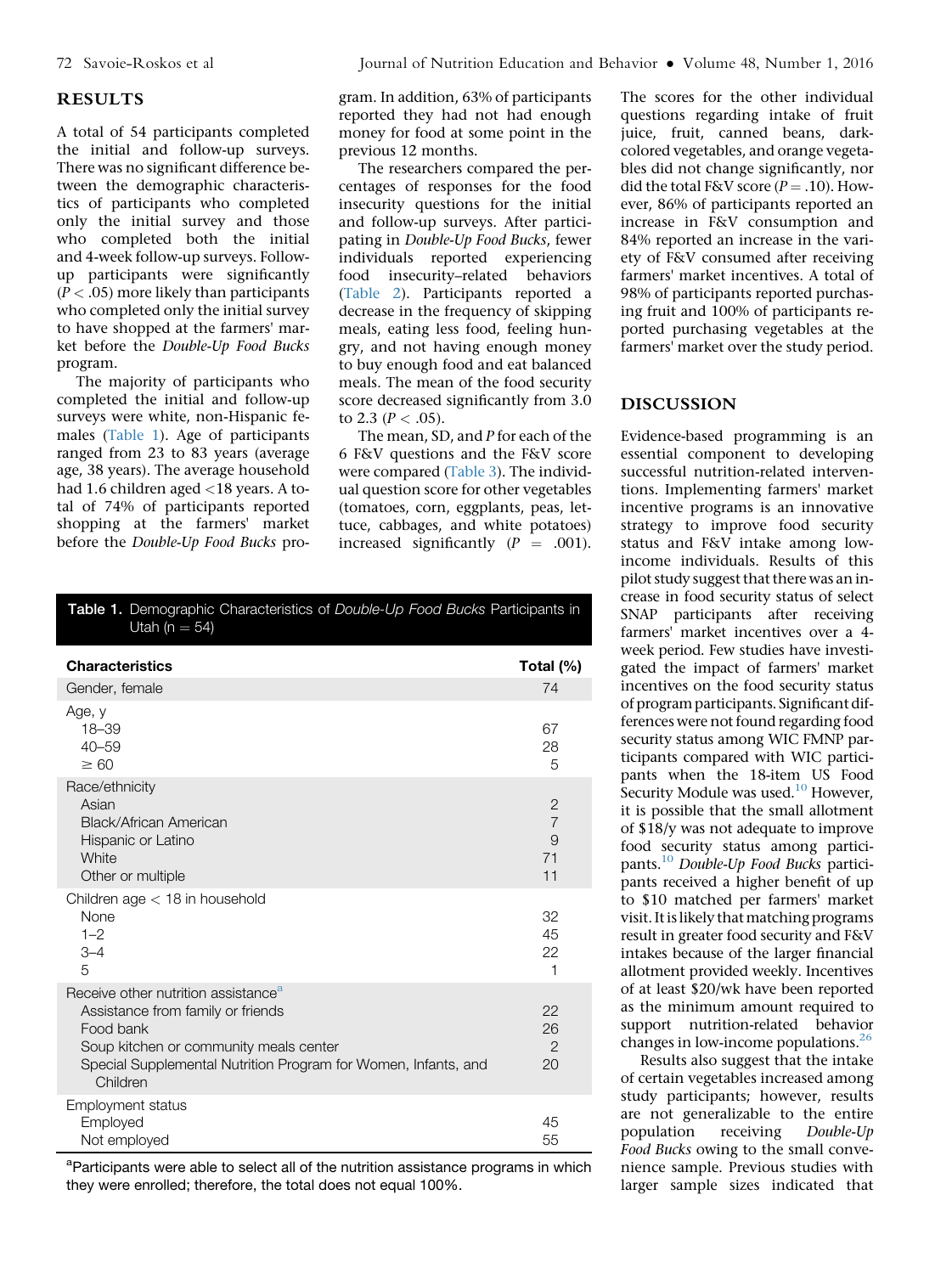### <span id="page-3-0"></span>Table 2. Percentages of Participants Who Reported Food Insecurity Before and After Program Participation

| <b>Food Insecurity Questions</b>                                                           | <b>Survey</b>                                  |                                 | <b>Answers</b>                                         |                                      |               |                      |
|--------------------------------------------------------------------------------------------|------------------------------------------------|---------------------------------|--------------------------------------------------------|--------------------------------------|---------------|----------------------|
|                                                                                            |                                                | <b>Often True</b>               | <b>Sometimes</b><br><b>True</b>                        | <b>Never True</b>                    | Don't<br>Know |                      |
| The food we bought didn't last<br>and we didn't have money<br>to get more                  | Initial ( $n = 53$ )<br>Follow-up ( $n = 54$ ) | 9.4%<br>17.9%                   | 64.2%<br>33.9%                                         | 22.6%<br>46.4%                       | 3.8%<br>$0\%$ |                      |
| We couldn't afford to eat<br>balanced meals                                                | Initial ( $n = 53$ )<br>Follow-up ( $n = 54$ ) | 22.6%<br>19.6%                  | 47.2%<br>33.9%                                         | 26.4%<br>46.4%                       | 3.8%<br>0%    |                      |
|                                                                                            |                                                | Yes, Almost<br><b>Every Day</b> | <b>Yes Some</b><br>Days But<br><b>Not Every</b><br>Day | Yes, Only<br>1 or Two<br><b>Days</b> | <b>No</b>     | Don't<br><b>Know</b> |
| We cut the size of meals or<br>skipped meals because there<br>wasn't enough money for food | Initial ( $n = 52$ )<br>Follow-up ( $n = 54$ ) | 7.7%<br>$< 1\%$                 | 19.2%<br>16.1%                                         | 19.2%<br>12.5%                       | 50%<br>70.4%  | 3.8%                 |
|                                                                                            |                                                | <b>Yes</b>                      | <b>No</b>                                              | Don't Know                           |               |                      |
| We ate less than I felt we should<br>because there wasn't enough<br>money for food         | Initial ( $n = 53$ )<br>Follow-up ( $n = 54$ ) | 50.9%<br>33.9%                  | 45.3%<br>66.1%                                         | 3.8%<br>$0\%$                        |               |                      |
| We were hungry but didn't eat<br>because there wasn't enough<br>money for food             | Initial ( $n = 53$ )<br>Follow-up ( $n = 54$ ) | 37.7%<br>32.1%                  | 60.4%<br>67.9%                                         | $0\%$<br>$0\%$                       |               |                      |

Note: Food insecurity answers were based on whether the statement was often true, sometimes true, or never true in the past month.

F&V intake increased among farmers' market incentive participants after program participation. $27-29$  Self-reported F&V intake increased significantly among participants of the Philly Food *Bucks* incentive program ( $P = .006$ ) compared with nonparticipants.<sup>13</sup> Researchers of the USDA's Healthy Incentives Pilot found a 0.24-cup equivalent increase in F&V intake among participants receiving farmers' market incentives compared with the control group. $29$  A similar study found a significant increase in F&V intake of 1.4 servings/1,000 cal among individuals who received WIC FMNP  $(P < .001)$ compared with the control group. $28$ Furthermore, participants who receive farmers' market incentives eat more vegetables as snacks compared with individuals who do not receive the same incentives[.30](#page-5-0) Findings of the current study align with previous research, which suggests a positive correlation between F&V consumption and participating in the Double-Up Food Bucks program.

To the authors' knowledge, this pilot study is one of few studies to investigate nutrition-related behavior change among participants of a

matching farmers' market incentives program. As a result, to the authors' knowledge, this study is at the forefront of research supporting farmers' market incentive programs for lowincome individuals. Results of this pilot study indicate that further research should be conducted regarding farmers' market incentives as an intervention strategy to improve food security and F&V consumption among low-income SNAP participants.

Despite the strengths of this study, there are limitations. This pilot study used a small sample size of participants to determine changes in nutritionrelated behaviors. Therefore, this study was not powered to determine an effect size between mean scores of the initial and 4-week follow-up surveys for food security and F&V consumption. Furthermore, as a result of the small convenience sample used in this study, it is possible that results are not generalizable to the entire population of Double-Up Food Bucks participants. It is likely that demographics, shopping habits, food security status, and F&V consumption vary among study participants and all Double-Up Food Bucks participants. This was demonstrated by the difference in farmers' market use among study participants who completed the initial survey compared with those who completed both the initial and follow-up surveys. Based on the existing literature, it is likely that more generalizable and conclusive results would have been found with a larger sample of participants over a longer study period.

The initial and 4-week follow-up surveys used in this study relied on self-reported data for food security and F&V consumption. Self-reported instruments are subject to bias, which may cause an overestimation of study results.<sup>[31](#page-5-0)</sup> Causal inference of the results is limited because the researchers did not use a control group. Therefore, it is possible that other factors besides participating in the Double-Up Food Bucks program influenced changes in food security and vegetable intake. Improvements in food security and vegetable intake reported by participants may have been a result of participants' awareness of being studied via the Hawthorne effect. $32$  It is possible that participants who completed the follow-up study did not represent the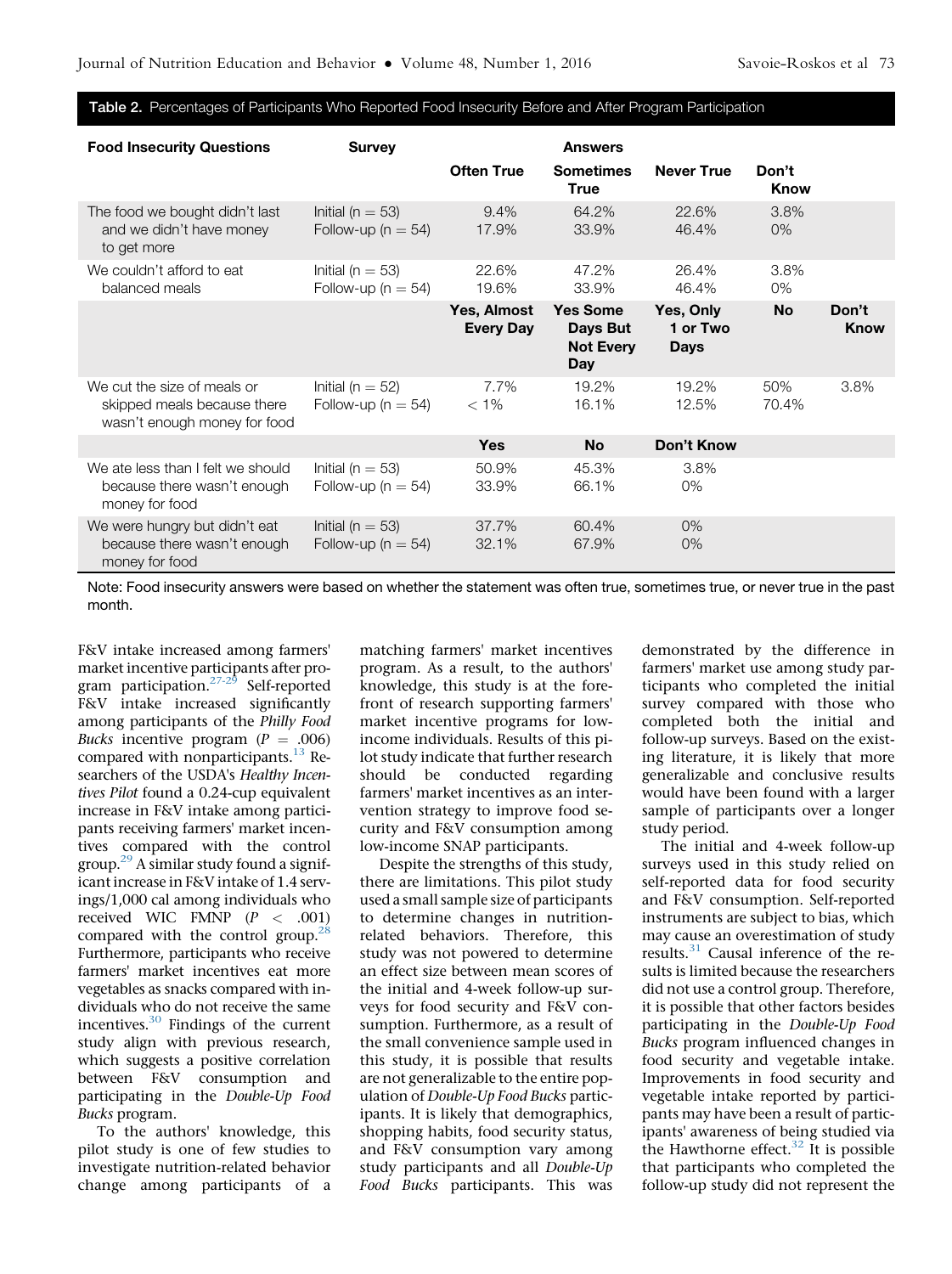### <span id="page-4-0"></span>Table 3. Change in F&V Intake of Double-Up Food Bucks Participants After Program Participation

|                                                                | <b>Pretest</b>  |                                           | <b>Posttest</b> |                                            |      |
|----------------------------------------------------------------|-----------------|-------------------------------------------|-----------------|--------------------------------------------|------|
| <b>Frequency of F&amp;V Intake</b><br>Questions <sup>a</sup>   | Mean $\pm$ SD   | <b>Median</b><br>(Interquartile<br>Range) | Mean $\pm$ SD   | <b>Median</b><br>(Interquartile)<br>Range) | P    |
| Consumption of 100% pure fruit<br>juice ( $n = 48$ )           | $0.26 \pm 0.32$ | $0.07(0.7-0.50)$                          | $0.24 \pm 0.37$ | $0.06(0.07 - 0.21)$                        | .50  |
| Consumption of fresh, frozen,<br>and canned fruit ( $n = 49$ ) | $0.71 \pm 0.71$ | $0.50(0.21 - 1.0)$                        | $0.81 \pm 0.67$ | $0.79(0.21 - 1.0)$                         | .38  |
| Consumption of cooked or<br>canned beans ( $n = 48$ )          | $0.35 \pm 0.53$ | $0.21(0.07 - 0.29)$                       | $0.28 \pm 0.49$ | $0.21(0.07 - 0.21)$                        | .22  |
| Consumption of dark green<br>vegetables ( $n = 49$ )           | $0.46 \pm 0.49$ | $0.21(0.21 - 0.79)$                       | $0.52 \pm 0.58$ | $0.50(0.18 - 0.79)$                        | .24  |
| Consumption of orange<br>vegetables ( $n = 49$ )               | $0.27 \pm 0.46$ | $0.21(0.07 - 0.21)$                       | $0.27 \pm 0.26$ | $0.21(0.07 - 0.21)$                        | .40  |
| Consumption of other<br>vegetables ( $n = 49$ )                | $0.52 \pm 0.53$ | $0.50(0.21 - 0.79)$                       | $0.77 \pm 0.61$ | $0.64(0.21 - 1.0)$                         | .001 |
| Total F&V consumption<br>$(n = 47)$                            | $3.3 \pm 0.8$   | $2.34(1.41 - 3.25)$                       | $4.0 \pm 0.8$   | $2.57(1.63 - 3.71)$                        | .10  |

F&V indicates fruits and vegetables.

<sup>a</sup>Values are median and interquartile range from a Likert scale (never  $= 0.0$ ; 1–3 times/mo  $= 0.067$ ; 1–2 times/wk  $= 0.214$ ; 3–4 times/wk  $= 0.5$ ; 5–6 times/wk  $= 0.786$ ; 1 time/d  $= 1.0$ ; 2 times/d  $= 2.0$ ; and  $\geq 3$  times/d  $= 3.0$ ).  $\epsilon$ P  $< .05$  is considered significant. Note: Comparisons were performed using Wilcoxon signed-rank test.

entire population accurately because they were more likely to have previously shopped at the farmers' market compared with participants who completed only the initial survey. The BRFSS and the National Cancer Institute previously validated the F&V module and the food security module used in this study; however, combining the instruments may have compromised the validity of the survey used in this study. Finally, the survey used in this study was not assessed for face validity within the target audience; therefore, it is possible that the survey was not accurate in measuring what was intended.

### IMPLICATIONS FOR RESEARCH AND PRACTICE

The results of this study suggest that there are potential benefits to implementing farmers' market incentive programs. The validated measurement tools used in this study could be used in future studies to determine changes in food security and F&V

intake among program participants. Future studies should be conducted with larger sample sizes based on power analyses. Long-term implications of farmers' market incentive programs should be investigated. Objective data such as participant weight, height, waist circumference, and carotenoid levels should be collected in future studies before, during, and after receiving farmers' market incentives. Participants could be observed over a longer period of time to determine changes in long-term nutritionrelated behaviors. Increased intakes of F&V were sustained among participating seniors 6 months after a study on the Senior Farmers' Market Nutrition Program had concluded.<sup>[27](#page-5-0)</sup> Review of the literature indicates that no study to date has determined the long-term implications of farmers' market incentives on food security status. Qualitative data from interviews or focus groups would be beneficial to determine the values, beliefs, and experiences of participants with regard to program participation. Furthermore, incorporating a theoretical model into the development of survey tools would strengthen future study results.

Integrating nutrition education with farmers' market incentives may optimize the impact of the program. Nutrition education paired with farmers' market incentives was found to be an effective way to improve F&V consumption among lowincome individuals with diabetes. $33$ Over half of participants of the Healthy Options program, which provided cooking classes, nutrition counseling, and farmers' market vouchers, reported an increase in F&V consump-tion after program participation.<sup>[34](#page-6-0)</sup> Results of the current and previously mentioned studies indicate the value of continued research on the effectiveness of changing nutritionrelated behaviors among low-income individuals participating in farmers' market incentive programs.

### ACKNOWLEDGMENTS

This study was completed as part of a dissertation by Mateja Savoie-Roskos and faculty at Utah State University. The authors greatly appreciate Utahns Against Hunger and the Salt Lake Farmers' Market for their assistance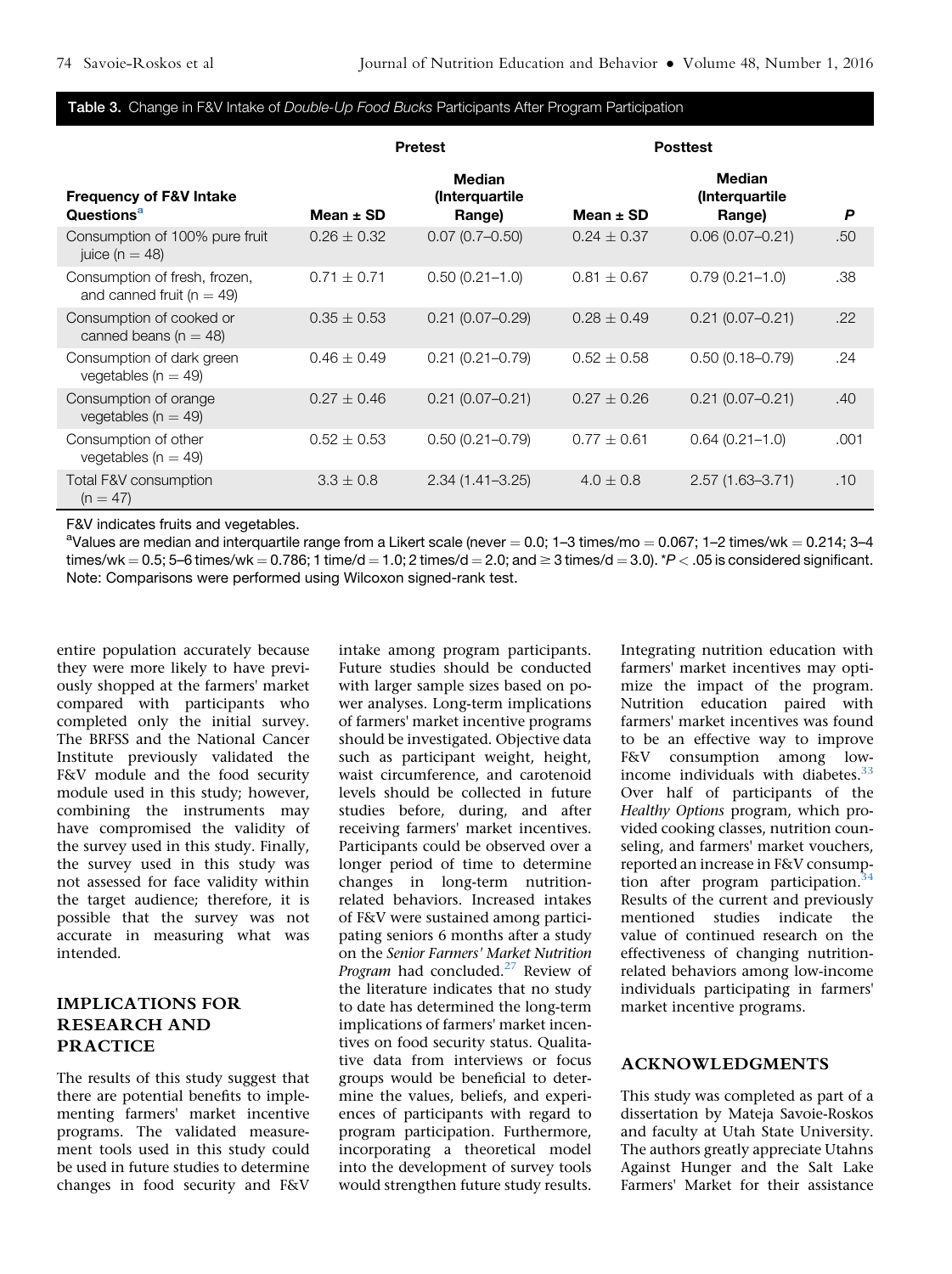<span id="page-5-0"></span>and support on this project. They also thank the Double-Up Food Bucks participants who completed the surveys.

### REFERENCES

- 1. World Health Organization. Trade, foreign policy, diplomacy and health: food security. [http://www.who.int/](http://www.who.int/trade/glossary/story028/en/) [trade/glossary/story028/en/](http://www.who.int/trade/glossary/story028/en/). Accessed June 14, 2015.
- 2. Coleman-Jensen A, Gregory C, Singh A. Household food security in the United States in 2013. [http://www.ers.usda.](http://www.ers.usda.gov/media/1565415/err173.pdf) [gov/media/1565415/err173.pdf](http://www.ers.usda.gov/media/1565415/err173.pdf). Accessed June 14, 2015.
- 3. [Champagne CM, Casey PH,](http://refhub.elsevier.com/S1499-4046(15)00712-5/sref3) [Connell CL, et al. Poverty and food](http://refhub.elsevier.com/S1499-4046(15)00712-5/sref3) [intake in rural America: diet quality is](http://refhub.elsevier.com/S1499-4046(15)00712-5/sref3) [lower in food insecure adults in the](http://refhub.elsevier.com/S1499-4046(15)00712-5/sref3) Mississippi delta. [J Am Diet Assoc](http://refhub.elsevier.com/S1499-4046(15)00712-5/sref3). [2007;107:1886-1894.](http://refhub.elsevier.com/S1499-4046(15)00712-5/sref3)
- 4. [Kendall A, Olson CM, Frongillo EA.](http://refhub.elsevier.com/S1499-4046(15)00712-5/sref4) [Relationship of hunger and food](http://refhub.elsevier.com/S1499-4046(15)00712-5/sref4) [insecurity to food availability and con-](http://refhub.elsevier.com/S1499-4046(15)00712-5/sref4)sumption. [J Am Diet Assoc](http://refhub.elsevier.com/S1499-4046(15)00712-5/sref4). 1996;96: [1019-1024.](http://refhub.elsevier.com/S1499-4046(15)00712-5/sref4)
- 5. [Miewald C, Holben D, Hall P. Roll of a](http://refhub.elsevier.com/S1499-4046(15)00712-5/sref5) [food box program in fruit and vege](http://refhub.elsevier.com/S1499-4046(15)00712-5/sref5)[table consumption and food security.](http://refhub.elsevier.com/S1499-4046(15)00712-5/sref5) [Can J Diet Pract Res](http://refhub.elsevier.com/S1499-4046(15)00712-5/sref5). 2012;73:59-65.
- 6. [Pitts SBJ, Gustafson A, Wu Q, et al.](http://refhub.elsevier.com/S1499-4046(15)00712-5/sref6) [Farmers' market use is associated with](http://refhub.elsevier.com/S1499-4046(15)00712-5/sref6) [fruit and vegetable consumption in](http://refhub.elsevier.com/S1499-4046(15)00712-5/sref6) [diverse southern rural communities.](http://refhub.elsevier.com/S1499-4046(15)00712-5/sref6) [Nutrition Journal](http://refhub.elsevier.com/S1499-4046(15)00712-5/sref6). 2014;13:1.
- 7. [Gustafson A, Christian JW, Lewis S,](http://refhub.elsevier.com/S1499-4046(15)00712-5/sref7) [Moore K, Jilcott S. Food venue choice,](http://refhub.elsevier.com/S1499-4046(15)00712-5/sref7) [consumer food environment, but not](http://refhub.elsevier.com/S1499-4046(15)00712-5/sref7) [food venue availability within daily](http://refhub.elsevier.com/S1499-4046(15)00712-5/sref7) [travel patterns are associated with dietary](http://refhub.elsevier.com/S1499-4046(15)00712-5/sref7) [intake among adults, Lexington Ken](http://refhub.elsevier.com/S1499-4046(15)00712-5/sref7)tucky 2011. [Nutrition Journal](http://refhub.elsevier.com/S1499-4046(15)00712-5/sref7). 2013;12:17.
- 8. [Dimitri C, Oberholtzer L, Zive M,](http://refhub.elsevier.com/S1499-4046(15)00712-5/sref8) [Sandolo C. Enhancing food security of](http://refhub.elsevier.com/S1499-4046(15)00712-5/sref8) [low-income consumers: an investiga](http://refhub.elsevier.com/S1499-4046(15)00712-5/sref8)[tion of financial incentives for use at](http://refhub.elsevier.com/S1499-4046(15)00712-5/sref8) [farmers markets.](http://refhub.elsevier.com/S1499-4046(15)00712-5/sref8) Food Policy. 2015;52: [64-70.](http://refhub.elsevier.com/S1499-4046(15)00712-5/sref8)
- 9. [Grin BM, Gayle TL, Saravia DC,](http://refhub.elsevier.com/S1499-4046(15)00712-5/sref9) [Sanders LM. Use of farmers markets](http://refhub.elsevier.com/S1499-4046(15)00712-5/sref9) [by mothers of WIC recipients, Miami-](http://refhub.elsevier.com/S1499-4046(15)00712-5/sref9)[Dade County, Florida, 2011.](http://refhub.elsevier.com/S1499-4046(15)00712-5/sref9) Prev Chronic Dis[. 2013;10:E95](http://refhub.elsevier.com/S1499-4046(15)00712-5/sref9).
- 10. [Kropf ML, Holben DH, Holcomb JP,](http://refhub.elsevier.com/S1499-4046(15)00712-5/sref10) [Anderson H. Food security status and](http://refhub.elsevier.com/S1499-4046(15)00712-5/sref10) [produce intake and behaviors of Special](http://refhub.elsevier.com/S1499-4046(15)00712-5/sref10) [Supplemental Nutrition Program for](http://refhub.elsevier.com/S1499-4046(15)00712-5/sref10) [Women, Infants, and Children and](http://refhub.elsevier.com/S1499-4046(15)00712-5/sref10) [Farmers' Market Nutrition Program](http://refhub.elsevier.com/S1499-4046(15)00712-5/sref10)

participants. [J Am Diet Assoc](http://refhub.elsevier.com/S1499-4046(15)00712-5/sref10). 2007; [107:1903-1908](http://refhub.elsevier.com/S1499-4046(15)00712-5/sref10).

- 11. [Byker C, Shanks J, Misyak S,](http://refhub.elsevier.com/S1499-4046(15)00712-5/sref11) [Serrano E. Characterizing farmers'](http://refhub.elsevier.com/S1499-4046(15)00712-5/sref11) [market shoppers: a literature review.](http://refhub.elsevier.com/S1499-4046(15)00712-5/sref11) J [Hunger Environ Nutr](http://refhub.elsevier.com/S1499-4046(15)00712-5/sref11). 2012;7:38-52.
- 12. [Freedman DA, Mattison-Faye A,](http://refhub.elsevier.com/S1499-4046(15)00712-5/sref12) [Alia K, Guest MA, Hebert JR.](http://refhub.elsevier.com/S1499-4046(15)00712-5/sref12) [Comparing farmers' market revenue](http://refhub.elsevier.com/S1499-4046(15)00712-5/sref12) [trends before and after the implementa](http://refhub.elsevier.com/S1499-4046(15)00712-5/sref12)[tion of a monetary incentive for recipi](http://refhub.elsevier.com/S1499-4046(15)00712-5/sref12)[ents of food assistance.](http://refhub.elsevier.com/S1499-4046(15)00712-5/sref12) Prev Chronic Dis.  $2014 \cdot 11 \cdot F87$
- 13. [Young CR, Aquilante JL, Solomon S,](http://refhub.elsevier.com/S1499-4046(15)00712-5/sref13) [et al. Improving fruit and vegetable](http://refhub.elsevier.com/S1499-4046(15)00712-5/sref13) [consumption among low-income cus](http://refhub.elsevier.com/S1499-4046(15)00712-5/sref13)[tomers at farmers markets: Philly](http://refhub.elsevier.com/S1499-4046(15)00712-5/sref13) [Food Bucks, Philadelphia, Pennsylva](http://refhub.elsevier.com/S1499-4046(15)00712-5/sref13)nia, 2011. [Prev Chronic Dis](http://refhub.elsevier.com/S1499-4046(15)00712-5/sref13). 2013;10: [E166](http://refhub.elsevier.com/S1499-4046(15)00712-5/sref13).
- 14. [Oberholtzer L, Dimitri C,](http://refhub.elsevier.com/S1499-4046(15)00712-5/sref14) [Schumacher G. Linking farmers,](http://refhub.elsevier.com/S1499-4046(15)00712-5/sref14) [healthy foods, and underserved con](http://refhub.elsevier.com/S1499-4046(15)00712-5/sref14)[sumers: exploring the impact of nutri](http://refhub.elsevier.com/S1499-4046(15)00712-5/sref14)[tion incentive programs on farmers](http://refhub.elsevier.com/S1499-4046(15)00712-5/sref14) [and farmers' markets.](http://refhub.elsevier.com/S1499-4046(15)00712-5/sref14) Journal of Agricul[ture, Food Systems and Community Devel](http://refhub.elsevier.com/S1499-4046(15)00712-5/sref14)opment[. 2012;2:63-77.](http://refhub.elsevier.com/S1499-4046(15)00712-5/sref14)
- 15. [McCormack LA, Laska MN,](http://refhub.elsevier.com/S1499-4046(15)00712-5/sref15) [Larson NI, Story M. Review of the](http://refhub.elsevier.com/S1499-4046(15)00712-5/sref15) [nutritional implications of farmers'](http://refhub.elsevier.com/S1499-4046(15)00712-5/sref15) [markets and community gardens: a](http://refhub.elsevier.com/S1499-4046(15)00712-5/sref15) [call for evaluation and research efforts.](http://refhub.elsevier.com/S1499-4046(15)00712-5/sref15) J Am Diet Assoc[. 2010;110:399-408.](http://refhub.elsevier.com/S1499-4046(15)00712-5/sref15)
- 16. [Parsons M, Morales A. Increasing the](http://refhub.elsevier.com/S1499-4046(15)00712-5/sref16) [healthiness of consumers through](http://refhub.elsevier.com/S1499-4046(15)00712-5/sref16) [farmers' markets.](http://refhub.elsevier.com/S1499-4046(15)00712-5/sref16) J Ext. 2013;51(4).
- 17. [Lindsay S, Lambert J, Penn T, et al.](http://refhub.elsevier.com/S1499-4046(15)00712-5/sref17) [Monetary matched incentives to](http://refhub.elsevier.com/S1499-4046(15)00712-5/sref17) [encourage the purchase of fresh fruits](http://refhub.elsevier.com/S1499-4046(15)00712-5/sref17) [and vegetables at farmers markets in](http://refhub.elsevier.com/S1499-4046(15)00712-5/sref17) [underserved communities.](http://refhub.elsevier.com/S1499-4046(15)00712-5/sref17) Prev Chronic Dis[. 2013;10:E188](http://refhub.elsevier.com/S1499-4046(15)00712-5/sref17).
- 18. [Payne GH, Wethington H, Olsho L,](http://refhub.elsevier.com/S1499-4046(15)00712-5/sref18) [Jernigan J, Farris R, Walker DK. Im](http://refhub.elsevier.com/S1499-4046(15)00712-5/sref18)[plementing a farmers' market incentive](http://refhub.elsevier.com/S1499-4046(15)00712-5/sref18) [program: perspectives on the New](http://refhub.elsevier.com/S1499-4046(15)00712-5/sref18) [York City Health Bucks Program.](http://refhub.elsevier.com/S1499-4046(15)00712-5/sref18) [Prev Chronic Dis](http://refhub.elsevier.com/S1499-4046(15)00712-5/sref18). 2013;10:E145.
- 19. Centers for Disease Control and Prevention. Behavior Risk Factor Surveillance System Survey. 2013. [http://](http://www.cdc.gov/brfss/questionnaires/pdf-ques/2013%20brfss_english.pdf) [www.cdc.gov/brfss/questionnaires/pdf](http://www.cdc.gov/brfss/questionnaires/pdf-ques/2013%20brfss_english.pdf)[ques/2013%20brfss\\_english.pdf.](http://www.cdc.gov/brfss/questionnaires/pdf-ques/2013%20brfss_english.pdf) Accessed January 30, 2015.
- 20. National Cancer Institute. Fruit and vegetable screeners in the Eating at America's Table Study (EATS): scoring. [http://appliedresearch.cancer.](http://appliedresearch.cancer.gov/diet/screeners/fruitveg/scoring/) [gov/diet/screeners/fruitveg/scoring/.](http://appliedresearch.cancer.gov/diet/screeners/fruitveg/scoring/) Accessed January 30, 2015.
- 21. [Serdula M, Coates R, Byers T, et al.](http://refhub.elsevier.com/S1499-4046(15)00712-5/sref21) [Evaluation of a brief telephone ques](http://refhub.elsevier.com/S1499-4046(15)00712-5/sref21)[tionnaire to estimate fruit and vege](http://refhub.elsevier.com/S1499-4046(15)00712-5/sref21)[table consumption in diverse study](http://refhub.elsevier.com/S1499-4046(15)00712-5/sref21) populations. [Epidemiology](http://refhub.elsevier.com/S1499-4046(15)00712-5/sref21). 1993;4: [455-463](http://refhub.elsevier.com/S1499-4046(15)00712-5/sref21).
- 22. [Thompson F, Kipnis V, Subar A, et al.](http://refhub.elsevier.com/S1499-4046(15)00712-5/sref22) [Evaluation of 2 brief instruments and a](http://refhub.elsevier.com/S1499-4046(15)00712-5/sref22) [food-frequency questionnaire to esti](http://refhub.elsevier.com/S1499-4046(15)00712-5/sref22)[mate daily number of servings of fruit](http://refhub.elsevier.com/S1499-4046(15)00712-5/sref22) and vegetables. [Am J Clin Nutr](http://refhub.elsevier.com/S1499-4046(15)00712-5/sref22). 2000; [71:1503-1510](http://refhub.elsevier.com/S1499-4046(15)00712-5/sref22).
- 23. [Gulliford MC, Mahabir D, Rocke B.](http://refhub.elsevier.com/S1499-4046(15)00712-5/sref23) [Reliability and validity of a short](http://refhub.elsevier.com/S1499-4046(15)00712-5/sref23) [form household food security scale in](http://refhub.elsevier.com/S1499-4046(15)00712-5/sref23) [a Caribbean community.](http://refhub.elsevier.com/S1499-4046(15)00712-5/sref23) BMC Public Health[. 2004;4\(9\).](http://refhub.elsevier.com/S1499-4046(15)00712-5/sref23)
- 24. US Department of Agriculture, Economic Research Service. U.S. household food security survey: six item short form. [http://www.ers.usda.gov/](http://www.ers.usda.gov/datafiles/Food_Security_in_the_United_States/Food_Security_Survey_Modules/short2012.pdf) [datafiles/Food\\_Security\\_in\\_the\\_United\\_](http://www.ers.usda.gov/datafiles/Food_Security_in_the_United_States/Food_Security_Survey_Modules/short2012.pdf) [States/Food\\_Security\\_Survey\\_Modules/](http://www.ers.usda.gov/datafiles/Food_Security_in_the_United_States/Food_Security_Survey_Modules/short2012.pdf) [short2012.pdf](http://www.ers.usda.gov/datafiles/Food_Security_in_the_United_States/Food_Security_Survey_Modules/short2012.pdf). Accessed January 30, 2015.
- 25. [Ni Mhurchu C, Eyles H, Dixon R,](http://refhub.elsevier.com/S1499-4046(15)00712-5/sref25) [Matoe L, Teevale T, Meagher-](http://refhub.elsevier.com/S1499-4046(15)00712-5/sref25)[Lundberg P. Economic incentives to pro](http://refhub.elsevier.com/S1499-4046(15)00712-5/sref25)[mote healthier food purchases: exploring](http://refhub.elsevier.com/S1499-4046(15)00712-5/sref25) [acceptability and key factors for success.](http://refhub.elsevier.com/S1499-4046(15)00712-5/sref25) Health Promot Int[. 2012;27:331-341](http://refhub.elsevier.com/S1499-4046(15)00712-5/sref25).
- 26. [Anliker JA, Winne M, Drake LT. An](http://refhub.elsevier.com/S1499-4046(15)00712-5/sref26) [evaluation of the Connecticut Farmers](http://refhub.elsevier.com/S1499-4046(15)00712-5/sref26) [Market Coupon Program.](http://refhub.elsevier.com/S1499-4046(15)00712-5/sref26) J Nutr Educ[. 1992;24:185-191.](http://refhub.elsevier.com/S1499-4046(15)00712-5/sref26)
- 27. [Kunkel ME, Luccia B, Moore AC.](http://refhub.elsevier.com/S1499-4046(15)00712-5/sref27) [Evaluation of the South Carolina Se](http://refhub.elsevier.com/S1499-4046(15)00712-5/sref27)[niors Farmers' Market Nutrition Edu](http://refhub.elsevier.com/S1499-4046(15)00712-5/sref27)cation Program. [J Am Diet Assoc](http://refhub.elsevier.com/S1499-4046(15)00712-5/sref27). [2003;103:880-883](http://refhub.elsevier.com/S1499-4046(15)00712-5/sref27).
- 28. [Herman DR, Harrison GG, Afifi AA,](http://refhub.elsevier.com/S1499-4046(15)00712-5/sref28) [Jenks E. Effect of a targeted subsidy](http://refhub.elsevier.com/S1499-4046(15)00712-5/sref28) [on intake of fruits and vegetables](http://refhub.elsevier.com/S1499-4046(15)00712-5/sref28) [among low-income women in the spe](http://refhub.elsevier.com/S1499-4046(15)00712-5/sref28)[cial supplemental nutrition program for](http://refhub.elsevier.com/S1499-4046(15)00712-5/sref28) [women, infants, and children.](http://refhub.elsevier.com/S1499-4046(15)00712-5/sref28) Am J Public Health[. 2008;98:98-105.](http://refhub.elsevier.com/S1499-4046(15)00712-5/sref28)
- 29. US Department of Agriculture, Food and Nutrition Service. Evaluation of the Healthy Incentives Pilot (HIP): final report. [http://www.fns.usda.gov/](http://www.fns.usda.gov/healthy-incentives-pilot-final-evaluation-report) [healthy-incentives-pilot-final-evaluation](http://www.fns.usda.gov/healthy-incentives-pilot-final-evaluation-report)[report](http://www.fns.usda.gov/healthy-incentives-pilot-final-evaluation-report). Accessed February 8, 2015.
- 30. [Wheeler A, Chapman-Novakofski K.](http://refhub.elsevier.com/S1499-4046(15)00712-5/sref30) [Farmers' markets: costs compared with](http://refhub.elsevier.com/S1499-4046(15)00712-5/sref30) [supermarkets, use among WIC clients,](http://refhub.elsevier.com/S1499-4046(15)00712-5/sref30) [and relationship to F&V intake and](http://refhub.elsevier.com/S1499-4046(15)00712-5/sref30) [related psychosocial variables.](http://refhub.elsevier.com/S1499-4046(15)00712-5/sref30) J Nutr Educ Behav[. 2014;46\(3 suppl\):S65-S70](http://refhub.elsevier.com/S1499-4046(15)00712-5/sref30).
- 31. [Miller TM, Abdel-Maksoud MF,](http://refhub.elsevier.com/S1499-4046(15)00712-5/sref31) [Crane LA, Marcus AC, Byers TE. Effects](http://refhub.elsevier.com/S1499-4046(15)00712-5/sref31)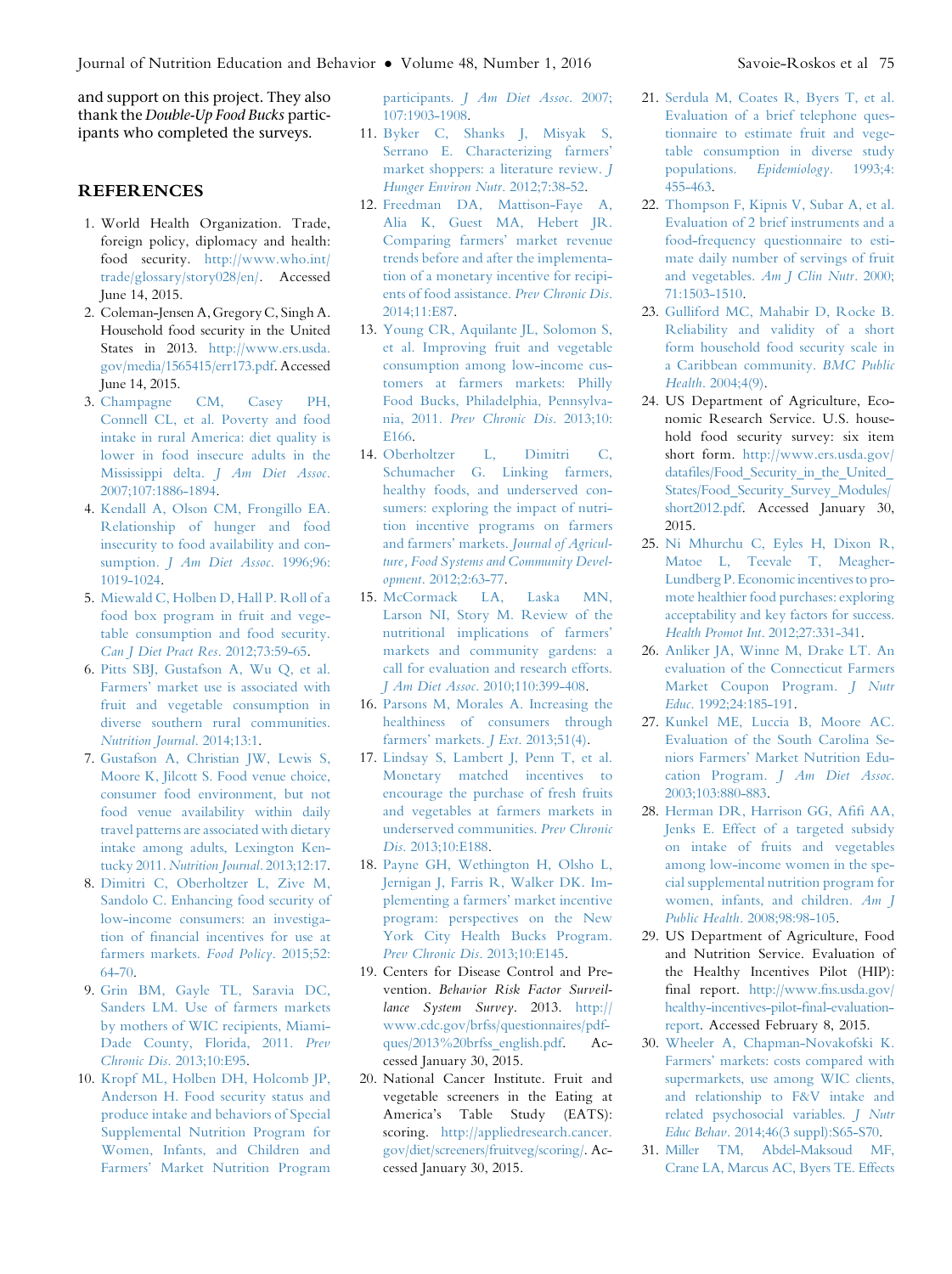[of social approval bias on self-reported](http://refhub.elsevier.com/S1499-4046(15)00712-5/sref31) [fruit and vegetable consumption: a ran](http://refhub.elsevier.com/S1499-4046(15)00712-5/sref31)[domized controlled trial.](http://refhub.elsevier.com/S1499-4046(15)00712-5/sref31) Nutr J. 2008;7:18.

32. [Campbell MK, Honess-Morreale L,](http://refhub.elsevier.com/S1499-4046(15)00712-5/sref32) [Farrell D, Carbone E, Brasure M. A](http://refhub.elsevier.com/S1499-4046(15)00712-5/sref32) [tailored multimedia nutrition education](http://refhub.elsevier.com/S1499-4046(15)00712-5/sref32) [pilot program for low-income women](http://refhub.elsevier.com/S1499-4046(15)00712-5/sref32)

<span id="page-6-0"></span>76 Savoie-Roskos et al Journal of Nutrition Education and Behavior Volume 48, Number 1, 2016

[receiving food assistance.](http://refhub.elsevier.com/S1499-4046(15)00712-5/sref32) Health Educ Res[. 1999;14:257-267](http://refhub.elsevier.com/S1499-4046(15)00712-5/sref32).

33. [Weinstein E, Galindo RJ, Fried M,](http://refhub.elsevier.com/S1499-4046(15)00712-5/sref33) [Rucker L, Davis NJ. Impact of a focused](http://refhub.elsevier.com/S1499-4046(15)00712-5/sref33) [nutrition educational intervention](http://refhub.elsevier.com/S1499-4046(15)00712-5/sref33) [coupled with improved access to fresh](http://refhub.elsevier.com/S1499-4046(15)00712-5/sref33) [produce on purchasing behavior and](http://refhub.elsevier.com/S1499-4046(15)00712-5/sref33)

[consumption of fruits and vegetables](http://refhub.elsevier.com/S1499-4046(15)00712-5/sref33) [in overweight patients with diabetes](http://refhub.elsevier.com/S1499-4046(15)00712-5/sref33) mellitus. Diabetes Educ[. 2014;40:100-106.](http://refhub.elsevier.com/S1499-4046(15)00712-5/sref33)

34. [Dailey A, Hess A, Horton C. Healthy](http://refhub.elsevier.com/S1499-4046(15)00712-5/sref34) [Options: a community-based program](http://refhub.elsevier.com/S1499-4046(15)00712-5/sref34) [to address food insecurity.](http://refhub.elsevier.com/S1499-4046(15)00712-5/sref34) J Prev Interv Community[. 2015;43:83-94](http://refhub.elsevier.com/S1499-4046(15)00712-5/sref34).

# **JNEB Welcomes New Members** to the Board of Editors

The Journal of Nutrition Education and Behavior welcomes the following as their terms begin on the Board of Editors:

> Noel Chavez, PhD, RD, LDN University of Illinois at Chicago

Leslie Cunningham-Sabo, PhD, RDN Colorado State University

Shirley A. Gerrior, PhD, RD, LDN Walden University (Virtual)

Pamela Koch, EdD, RD Columbia University

Elizabeth Jackson, MS, RD, LD Park Nicollet Melrose Institute